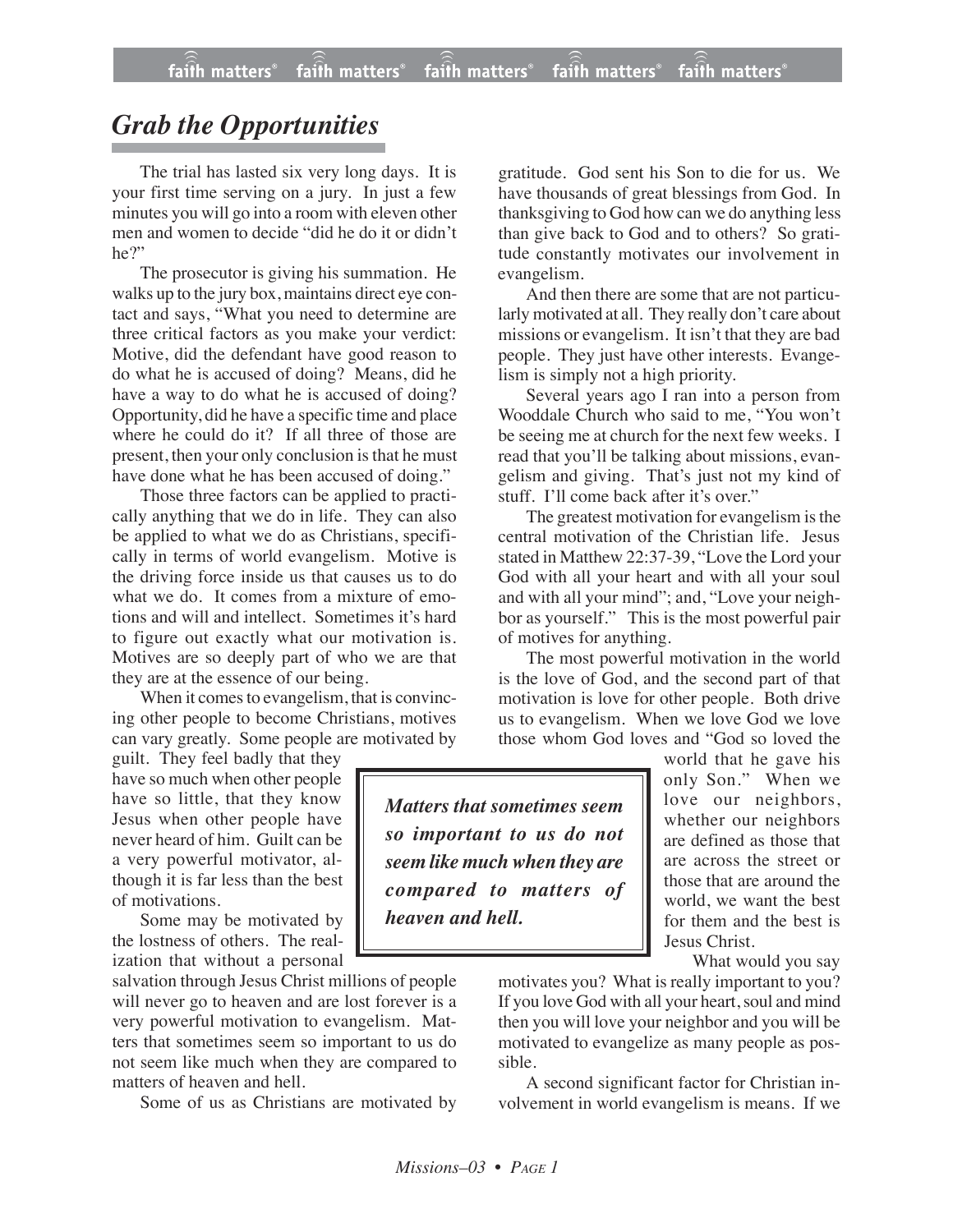have motives without means we never accomplish anything. A man may have wanted to shoot his cousin but without access to a gun he couldn't do it. Years ago I was interested in buying Wal-Mart stock but I didn't have any money to invest so nothing happened. Motivation to evangelize without a way to do it won't win anyone.

Let's suppose that we truly are motivated. We really love God and we love other people and we want people to become Christians. What could we use to make it happen?

The list may include time. We're all busy, but we could give an hour a month, maybe even an hour a week. How about some vacation time for missionary ministry in Minneapolis, Chicago or Mexico City? Or, it may be relationships. Eighty-five percent of adults who become Christians say they did so through the influence of a friend. So the relationships that we have in all the contexts of life are one of the primary means we have for evangelism.

What about retirement? A friend of mind, almost on the day of his retirement, left this country for two years to go to Asia for missionary service. He could have had it very easy back here at home, but he chose something that turned out to be one of the most fulfilling and best decisions of his entire life.

Or it may be prayer. All of us have a pretty short list of the top three or five items for which we pray. Since I'm someone who writes out my prayer list, I actually have a week-by-week record so I know what I pray for and whom I pray for. I'm not proud of it, but I'll admit to you the number one person I pray for is me. And I also pray for you. I pray for my family, too. Maybe that's your case as well. You pray about your job and your family and your health and finances. How about adding one person who is not a Christian to your list? What about a country or a specific missionary?

Recently I met a nationally known author. She was very clear and direct that she does not believe in Jesus Christ. She is not a Christian. We talked for about an hour and a half. The last time I saw her I was getting on an elevator and she said, "One more thing before you go. Please pray for me." Isn't that interesting? I've not seen her since and I'm not sure I'll ever see her again. But I've added her to my prayer list.

In II Corinthians 8:1-12 there is a powerful conversation that goes on between St. Paul and the Corinthian people in which he talks to them about the use of their means. It goes like this:

And now, brothers, we want you to know about the grace that God has given the Macedonian churches. Out of the most severe trial, their overflowing joy and their extreme poverty welled up in rich generosity. For I testify that they gave as much as they were able, and even beyond their ability. Entirely on their own, they urgently pleaded with us for the privilege of sharing in this service to the saints. And they did not do as we expected, but they gave themselves first to the Lord and then to us in keeping with God's will. So we urged Titus, since he had earlier made a beginning, to bring also to completion this act of grace on your part. But just as you excel in everything—in faith, in speech, in knowledge, in complete earnestness and in your love for us—see that you also excel in the grace of giving.

I am not commanding you, but I want to test the sincerity of your love by comparing it with the earnestness of others. For you know the grace of our Lord Jesus Christ, that though he was rich, yet for your sakes he became poor, so that you through his poverty might become rich.

And here is my advice about what is best for you in this matter: Last year you were the first not only to give but also to have the desire to do so. Now finish the work, so that your eager willingness to do it may be matched by your completion of it, according to your means. For if the willingness is there, the gift is acceptable according to what one has, not according to what he does not have.

In other words, God is saying, "Let's be realistic about this. What do you have available? Use that as a means to fulfill the motivation." There are some people who financially are poor, but they are rich in terms of time and relationships and prayer. There are other people who financially have a great deal. So whatever it is, just use that particular means. If we follow the biblical guidelines in II Corinthians 8, the big deal is not the